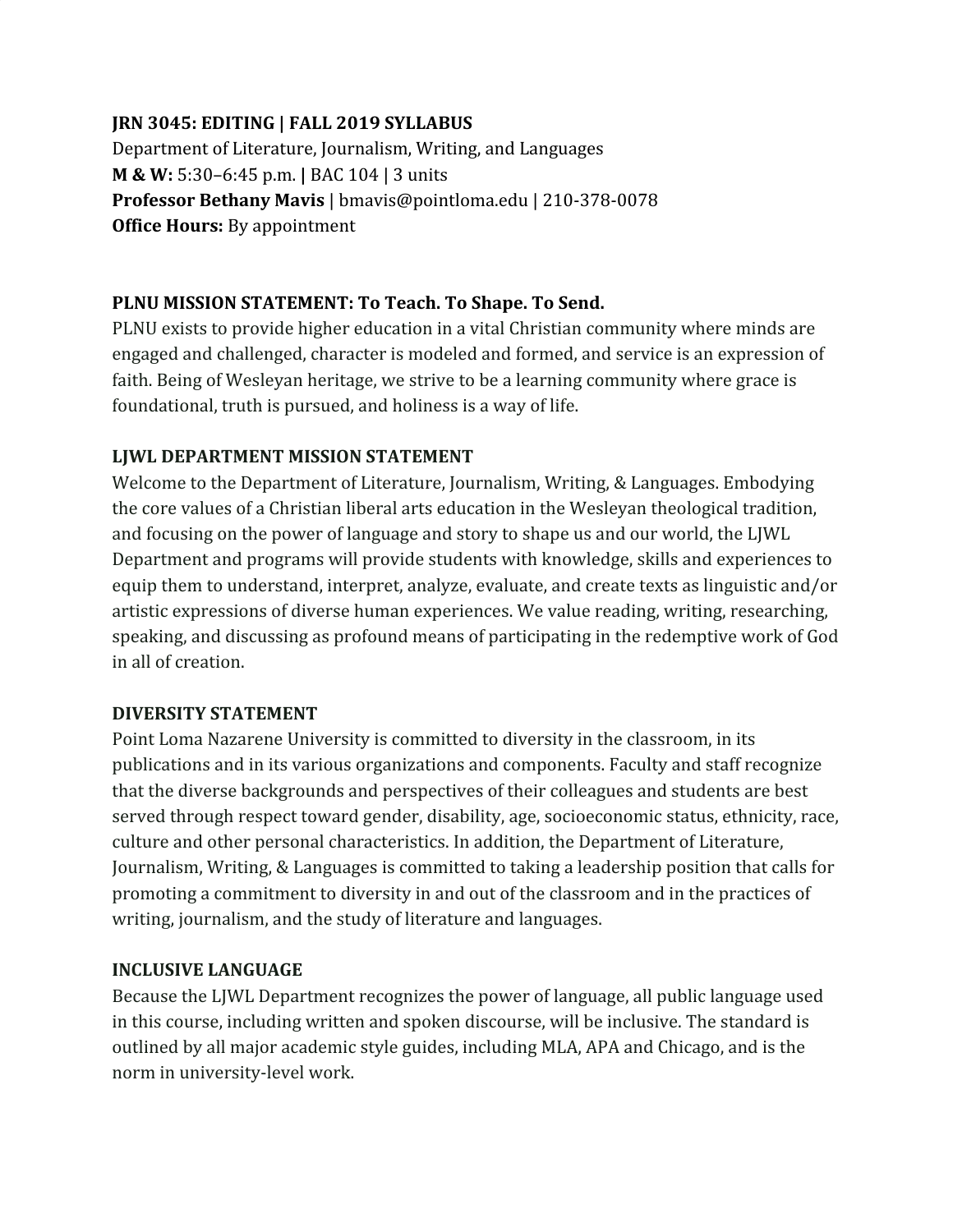### **COURSE DESCRIPTION AND GOAL**

*Designed to develop the student's ability to improve and clarify all forms of written expression. Genres include newspapers, magazines, books, Internet, as well as other forms of storytelling.*

This class is designed to teach the fundamentals of editing for a variety of print and digital media, from newspaper articles to infographics to social media posts. It intends to teach best practices for editing any type of material with the intention of equipping you to be a successful editor regardless of your area of expertise. It will focus on practical applications intended to prepare you for your future careers in journalism or writing. To accomplish this goal, we will learn by doing.

# **COURSE LEARNING OUTCOMES**

After completing this course, you will be able to do the following:

- Apply the fundamental principles of being an effective editor
- Demonstrate mastery in grammar, spelling, style and writing
- Improve the quality of your own and others' writing
- Recognize errors in a variety of written material types
- Exercise your role as an editor by utilizing tools common in the industry

# **CORE VALUES**

Respect, kindness and openness are essential to making our time together effective. We will value all opinions, points of view, writing styles and genres. We will treat all with kindness, and craft our comments or critiques carefully with thoughtful consideration. We will be open to feedback. We will not be defensive or closed off. We will be motivated to grow and improve, and we will support each other in our common goal. This will be a public discourse and safe environment.

# **REQUIRED TEXTBOOK**

Students will need a copy of *The Associated Press Stylebook 2019 and Briefing on Media Law*, published by Hachette Book Group, June 2019. You may also use the 2018 or 2017 editions of *The AP Stylebook*.

# **ASSIGNMENTS**

During the semester, there will be at least **five assignments** (including one in-class exercise) in addition to quizzes. Assignments include an editorial philosophy paper and two in-class presentations. For the presentations, you will present revisions you recommend based on a piece of writing of your choosing to the class for 10 minutes. In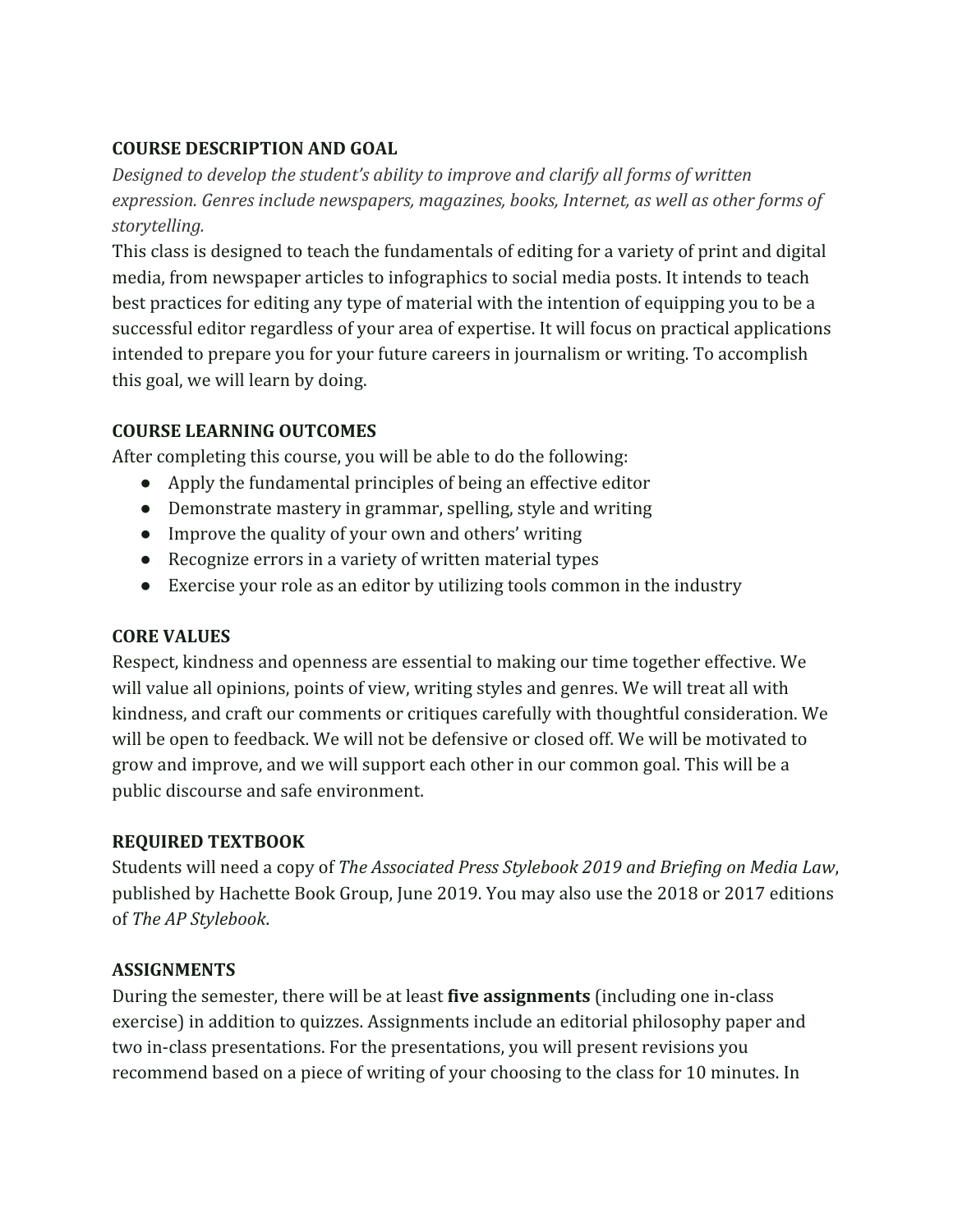addition to these assignments, there will be in-class activities and quizzes (announced and unannounced).

### **LIST OF ASSIGNMENTS**

- $\bullet$  Editing philosophy #1
- Presentation
- Partner in-class activity
- Editing research paper
- Editing philosophy #2: final reflection

### **GRADING BREAKDOWN**

- Assignments: 20%
- Final exam: 20%
- Midterm: 20%
- Participation: 20%
- Quizzes/in-class exercises: 20%

| $A: 93 - 100$        | $C: 73 - 76$         |
|----------------------|----------------------|
| $A - 90 - 92$        | $C - 70 - 72$        |
| $B+: 87 - 89$        | $D+: 67 - 69$        |
| <b>B</b> : $83 - 86$ | <b>D</b> : $63 - 66$ |
| $B - 80 - 82$        | $D-: 60 - 62$        |
| $C+: 77 - 79$        |                      |

### **LATE ASSIGNMENTS**

All assignments are to be turned in at the beginning of the class session when they are due, including assignments posted in Canvas.

### **ATTENDANCE POLICY**

Be on time. Be here. Timeliness and attendance speak volumes about how much you care. I know things come up, so communicate with me in advance if you are going to miss class or have to leave early for some reason. **Twenty percent** of your course grade is based on participation, so keep this in mind. You are allowed **four total absences** per semester, and only **two of those absences may be unexcused**.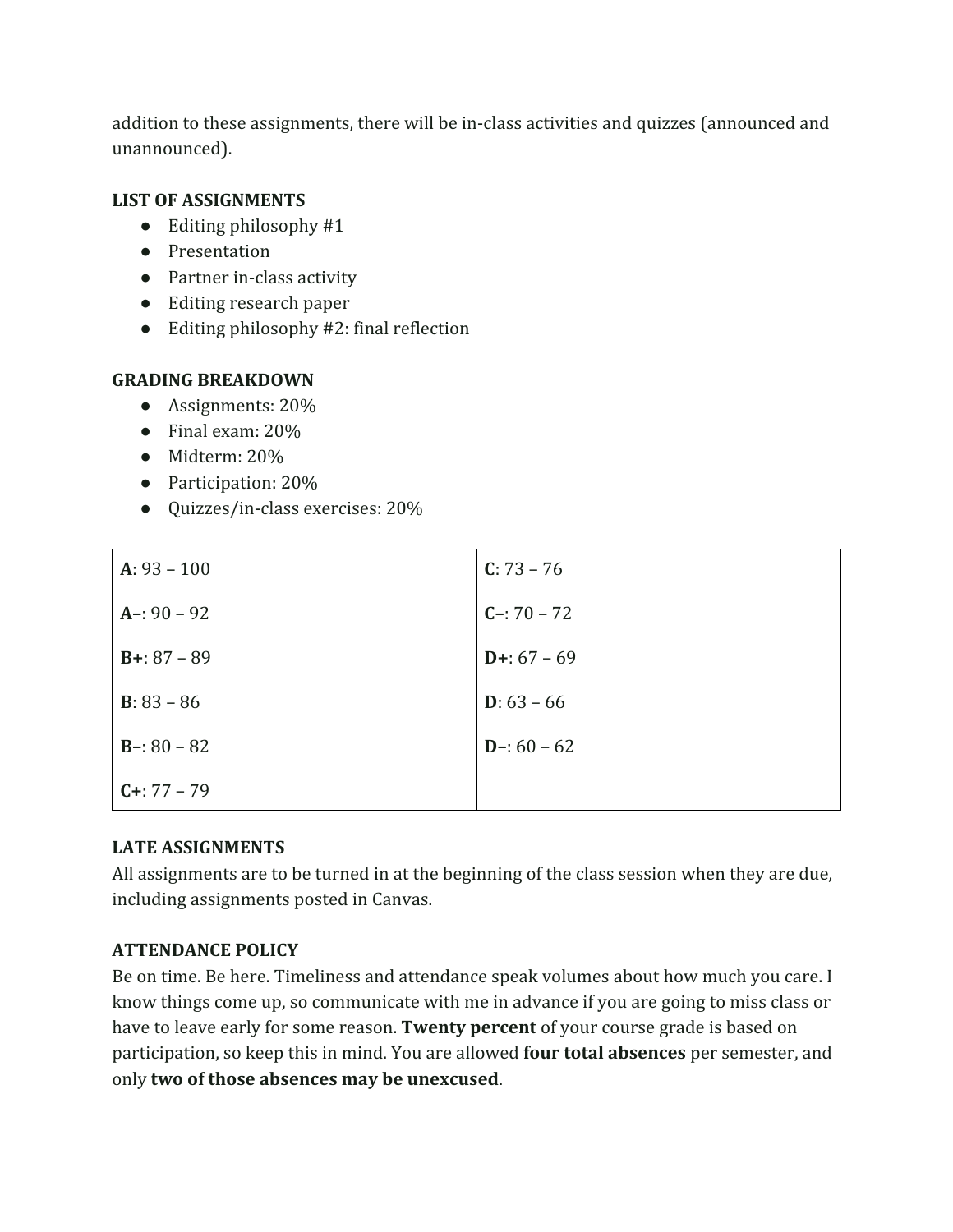### **EXTRA CREDIT POLICY**

Extra credit is available. Please discuss with me if you are interested.

#### **CELL PHONE POLICY**

No cell phones are permitted in class. One phone sighting results in an automatic five points off your next assignment. Be present. Pay attention. Don't make this an issue.

#### **CLASS SCHEDULE**

\*Note: Schedule and topics are subject to change. Some topics covered may not be included on this list.

|                                                                                                                                                                   | WED 9/4: INTRODUCTIONS, COURSE<br><b>OVERVIEW</b><br><b>Assignment #1 description</b>                                          |
|-------------------------------------------------------------------------------------------------------------------------------------------------------------------|--------------------------------------------------------------------------------------------------------------------------------|
| <b>MON 9/9: ON BEING AN EDITOR</b><br><b>Editing philosophy and best practices</b><br><b>ASSIGNMENT #1 DUE: Editorial</b><br>philosophy                           | WED 9/11: MARKS & MARKUPS<br><b>Editing symbols, tracked changes, PDF</b><br>markups, InDesign editing, keyboard<br>shortcuts  |
| MON 9/16: COMMON ERRORS<br><b>Misused and confused words</b>                                                                                                      | WED 9/18: COMMON ERRORS, CONT.<br>Apostrophes, commas, semicolons,<br>colons, dashes<br>Quiz #1: Editing symbols               |
| MON 9/23: A MATTER OF STYLE<br>What is style? Style guidelines, AP style<br>review & AP style changes for 2019<br>Student presentations assignment<br>description | WED 9/25: STYLE & COMMON ERRORS,<br>CONT.<br>Parallelism, modifiers, capitalization,<br>subject-verb agreement, bulleted lists |
| MON 9/30: EDITING FOR THE WEB<br>Best practices for editing web content,<br><b>SEO</b> basics                                                                     | WED 10/2: GRAMMAR REVIEW<br>Punctuation, hyphens/dashes, Q&A,<br>connective adverbs, conjunctions                              |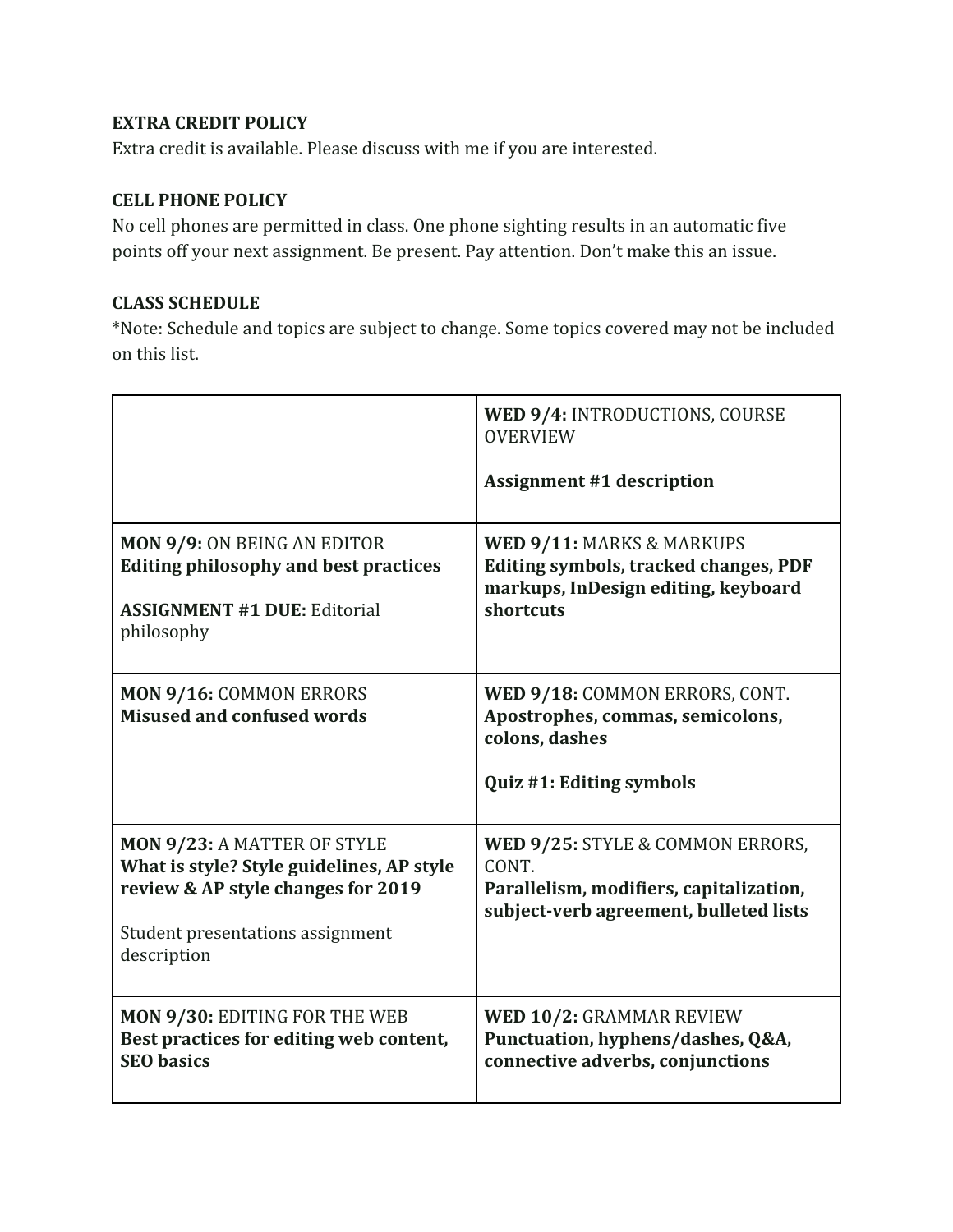| Guest speaker: Meghan Roos, Digital News<br>Producer, FOX 5 San Diego                                                                            | Quiz #2: Common errors                                                                                        |
|--------------------------------------------------------------------------------------------------------------------------------------------------|---------------------------------------------------------------------------------------------------------------|
| MON 10/7: CLEAR & CONCISE WRITING,<br>PART <sub>1</sub><br><b>Wordiness, repetition</b>                                                          | WED 10/9: CLEAR & CONCISE WRITING,<br>PART <sub>2</sub><br>Active voice, sentence structure                   |
| MON 10/14:<br>STUDENT PRESENTATIONS<br>Group 1                                                                                                   | WED 10/16: STUDENT PRESENTATIONS<br><b>Group 2</b><br><b>MIDTERM REVIEW</b>                                   |
| MON 10/21: MIDTERM                                                                                                                               | WED 10/23: SELF-EDITING, PART 1<br>Best practices for editing your own<br>work                                |
| MON 10/28: SELF-EDITING, PART 2<br>Best practices for editing your own<br>work                                                                   | WED 10/30: SELF-EDITING EXERCISE                                                                              |
| Mid-semester grades due                                                                                                                          |                                                                                                               |
| MON 11/4: DIGITAL & SOCIAL MEDIA<br>Social media, infographics, banner ads,<br>landing pages<br>Editing research paper assignment<br>description | WED 11/6: NO CLASS<br>(Work on editing research paper)                                                        |
| Quiz #3: AP style review                                                                                                                         |                                                                                                               |
| MON 11/11: MARKETING & ADVERTISING<br>Brochures, ads, flyers, event<br>communications<br>Editing research assignment due                         | WED 11/13: PAIR EXERCISE<br>Partner in-class editing exercise<br>Editorial philosophy paper #2<br>description |
| MON 11/18: PAIR EXERCISE, CONT.                                                                                                                  | WED 11/20: CITATIONS/REFERENCES                                                                               |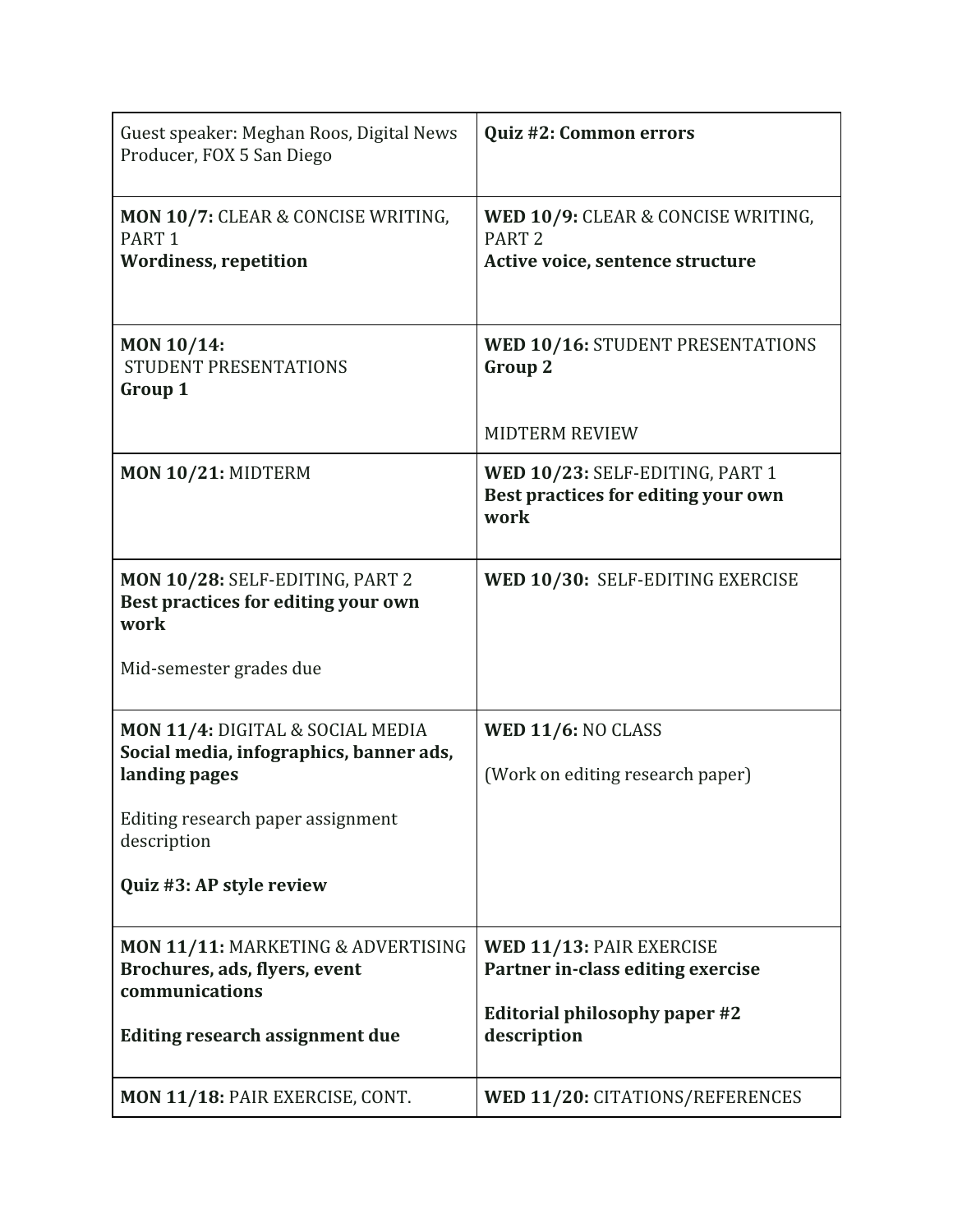| Partner in-class presentation                                                                                 | Credible vs. non-credible sources,<br>formatting, legal considerations<br>Quiz #4: Miscellaneous topics |
|---------------------------------------------------------------------------------------------------------------|---------------------------------------------------------------------------------------------------------|
| MON 11/25: Guest Speaker:<br>Rebecca Paynter, Senior Development<br><b>Editor at Zovio</b>                    | WED $11/27$ : NO CLASS<br>Happy Thanksgiving!                                                           |
| MON 12/2: CUSTOM & SPONSORED<br><b>CONTENT</b><br>How to approach paid content                                | WED 12/4: PITCHING & ASSIGNING<br><b>STORIES</b><br>How to work with freelance writers                  |
| MON 12/9: MISC. STUDENT-CHOSEN<br><b>TOPICS</b><br><b>ASSIGNMENT #2 Due: Editing</b><br>philosophy reflection | WED 12/11: FINAL EXAM REVIEW                                                                            |
| <b>MON 12/16: FINAL EXAM</b><br>7:30-10:00 p.m.                                                               |                                                                                                         |

### **FINAL EXAMINATION POLICY**

Successful completion of this class requires taking the final examination **on its scheduled** day. The final examination schedule is posted on the **Class Schedules** site. No requests for early examinations or alternative days will be approved.

### **PLNU COPYRIGHT POLICY**

Point Loma Nazarene University, as a non-profit educational institution, is entitled by law to use materials protected by the U.S. Copyright Act for classroom education. Any use of those materials outside the class may violate the law.

### **PLNU ACADEMIC HONESTY POLICY**

Students should demonstrate academic honesty by doing original work and by giving appropriate credit to the ideas of others. Academic dishonesty is the act of presenting information, ideas, and/or concepts as one's own when in reality they are the results of